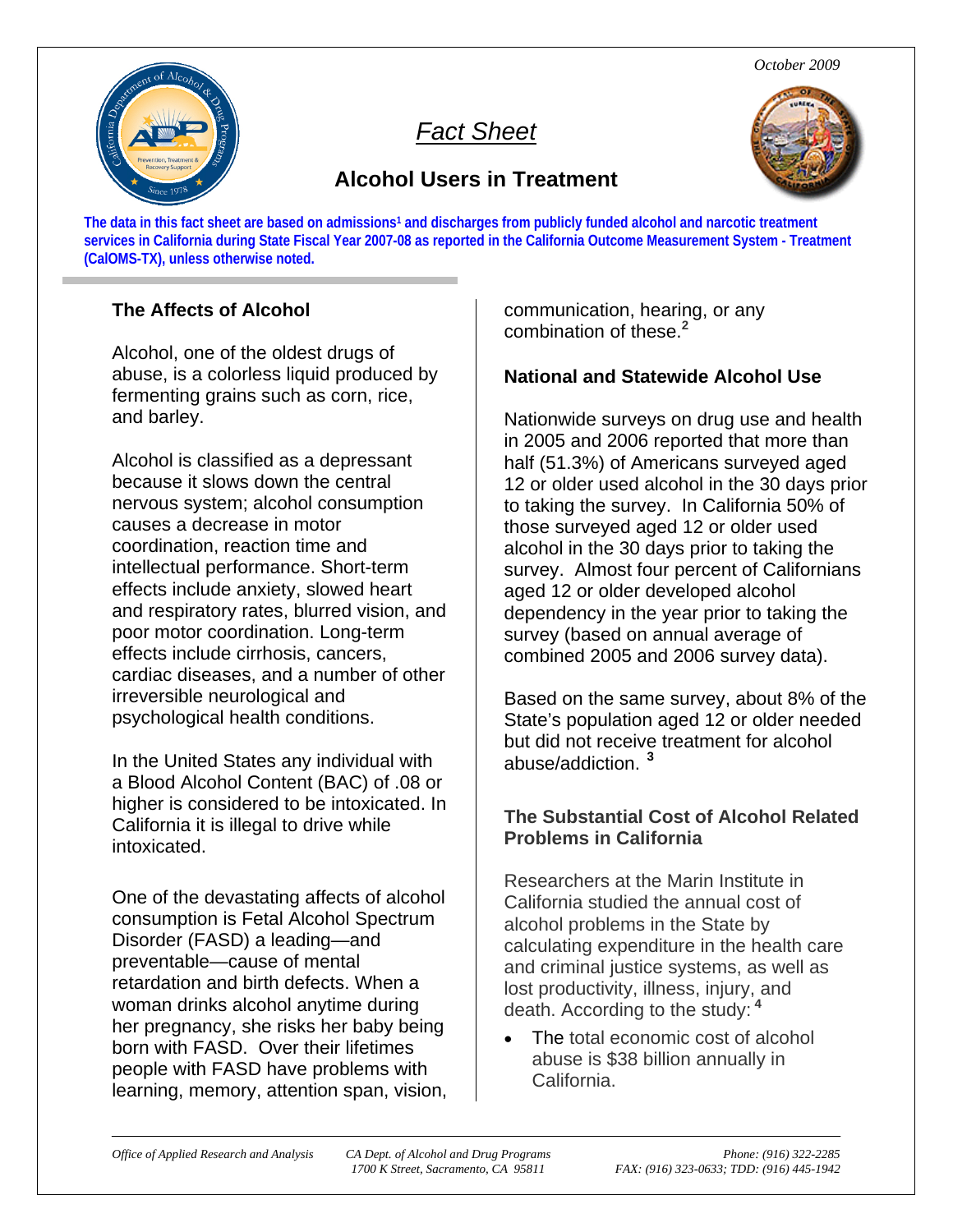• This translates roughly to \$1,000 per California resident or \$3,000 per family each year.

#### **Alcohol Abusers in Treatment**

*The following section focuses on those who were admitted to treatment for abusing alcohol as the drug of choice between July 1, 2007 and June 30, 2008. The following data are not based on unique client counts.* 

In State Fiscal Year (SFY) 2007-08, of 187,167 total admissions to treatment:

- 19.8% (37,119) reported alcohol as the primary drug of choice.
- 20% (38,160) reported alcohol as secondary drug of choice. An Additional 11% (20,462) reported drinking alcohol without indicating primary or secondary drug of choice.



#### **Demographics**

In SFY 2007-08, males accounted for 63% (23,339) of all alcohol admissions to treatment in California.

Among women admitted to treatment, 3.5% (493) were pregnant at the time of admission.



More than half of alcohol admissions to treatment identified themselves as White/Caucasian. African-Americans account for 15% of alcohol admissions.



In SFY 2007-08, 65.1% of those admitted to treatment were Non-Hispanic. Hispanic clients totaled 34.9%. ("Hispanic" is defined as clients identifying one of the following ethnicities at admission to treatment: Mexican-American, Cuban, Puerto Rican, or other Hispanics.)

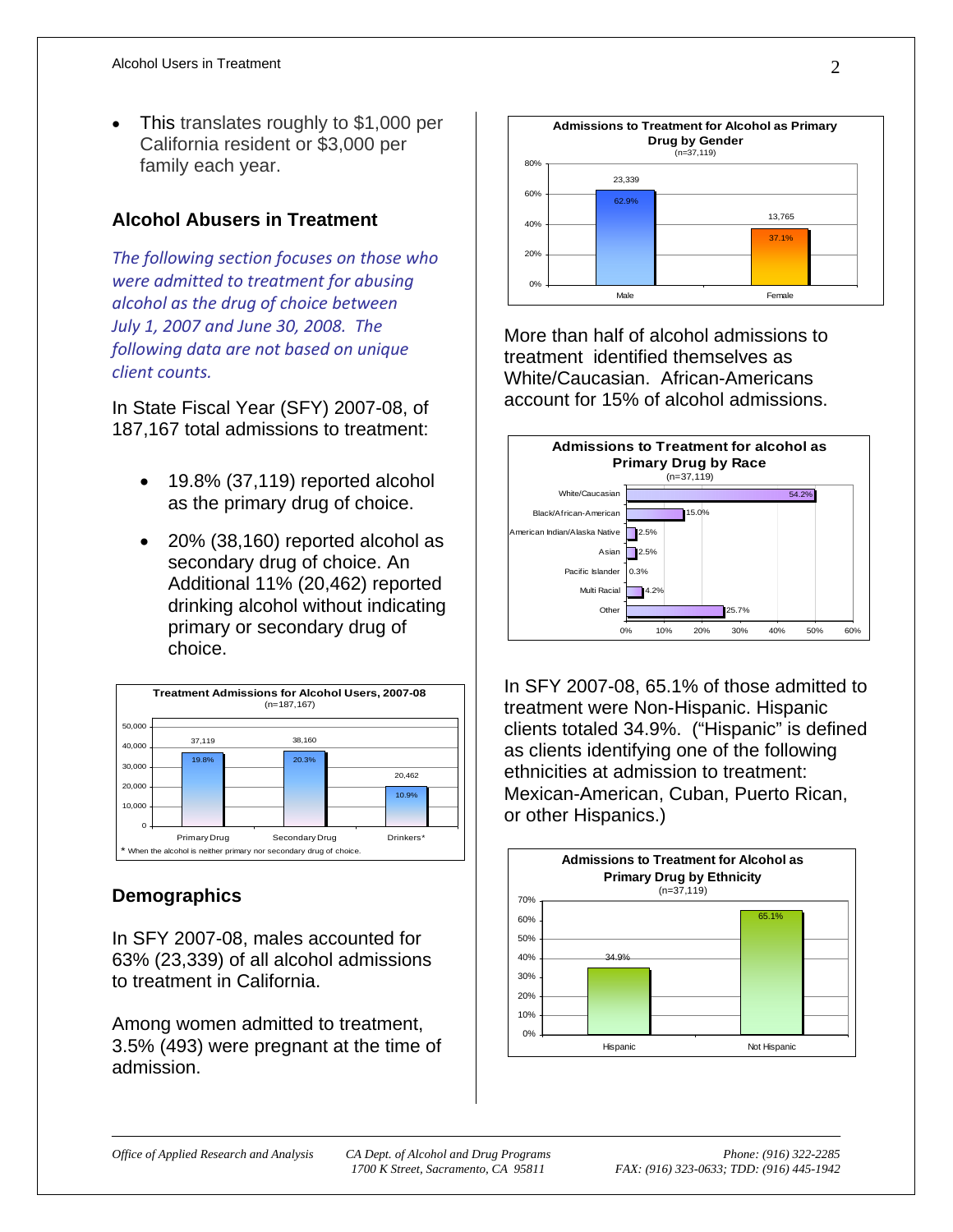Almost two-thirds (63.4%) of alcohol admissions to treatment were 26 to 55 years old. 30% were adolescents and young adults (persons aged 25 or younger).



The percentage of admissions for men and women under 18 years is most similar when compared to other age groups.



# **Employment Characteristics**

Almost 80% of alcohol admissions to treatment were either unemployed or not in the labor force (not previously employed and not seeking work).



42% reported less than 12 years of formal education; 36.7% had 12 years of education; 21.4% reported some college education.



46% reported some involvement with the criminal justice system within 30 days prior to admission. For example they were arrested or served time in jail or prison.



# **Special needs**

Those admitted to treatment with a primary alcohol problem, reported the following special needs: (*Note: clients may report more than one special need, making the total exceed 100%*.)

- 42% were parents of minor children.
- 36% were Medi-Cal eligible.
- A little over 16% were homeless.
- 20% reported one or more disabilities.
- 6% identified themselves as veterans.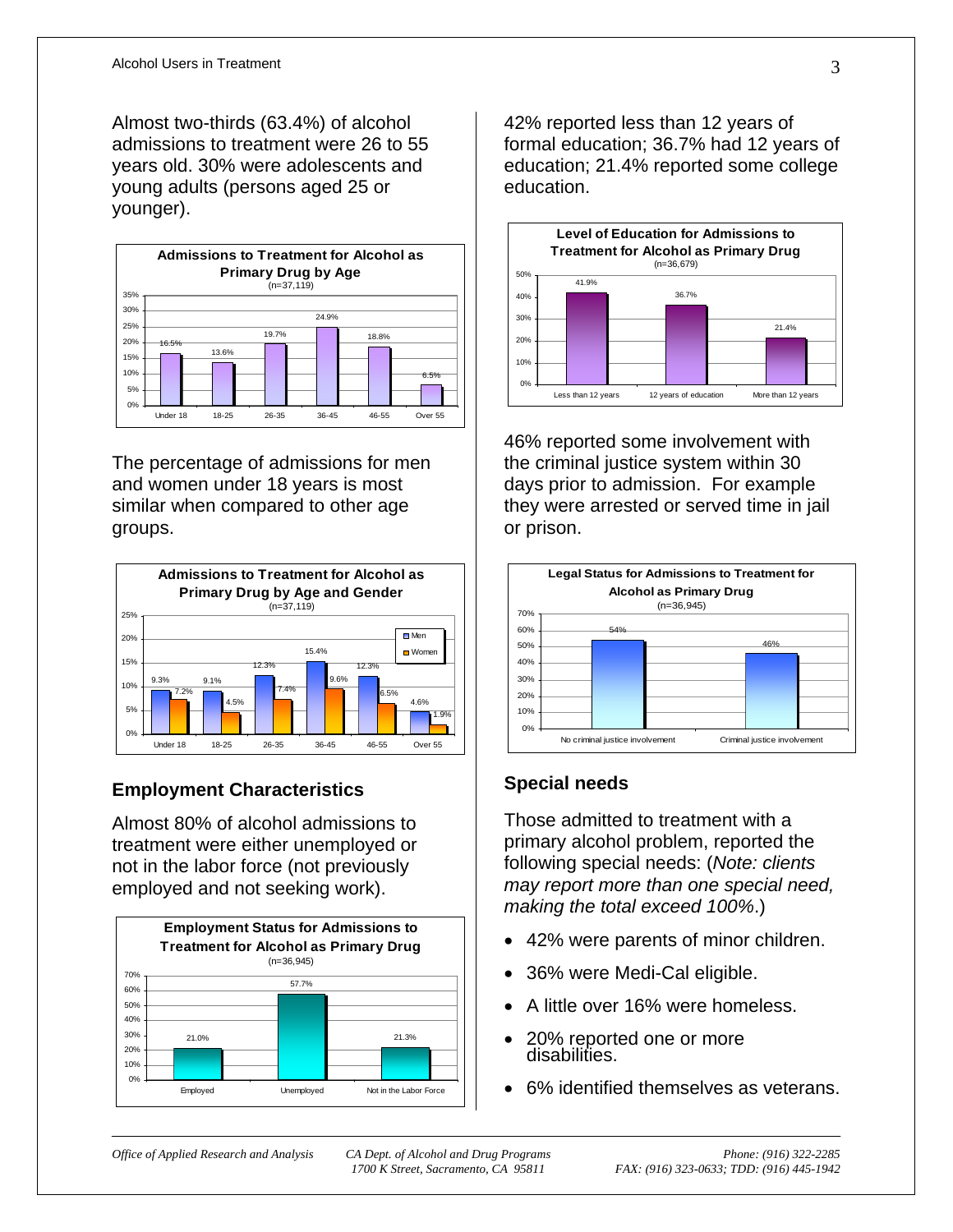- 3% reported being CalWORK recipients.
- 3.5% of female clients reported being pregnant.



### **Treatment Services and Modalities**

The majority of admissions for clients with a primary alcohol problem were referred to non-residential/outpatient treatment programs (73.4%). Almost 27% were referred to residential/ inpatient treatment.



### **Source of Referral**

Almost 36% of those admitted with a primary alcohol problem were referred by the court/criminal justice system. Self-referred was the next highest source of referral at 32%. More than 19% were referred by community programs.



### **Discharges from Treatment**

*This section reports discharges from individual treatment services with a discharge date between July 1, 2007, and June 30, 2008. Depending on the type of service, client needs, and client progress, length of treatment varies from a number of days to several years.. Discharges reported in this section may have admission dates in prior years.*

*A client is counted more than once if discharged more than once during the reporting period.* 

*Discharges from treatment are grouped into two categories:* 

*1. "Standard discharge" occurs when clients are asked all the CalOMS questions at discharge and outcomes information are measured.* 

*2. "Administrative discharge" occurs when the clients are not available to answer CalOMS questions at discharge, i.e., they stopped attending treatment sessions, were incarcerated, or died.*

In SFY 2007-08, among the 28,724 discharges for clients admitted with a primary alcohol problem, the majority (57%) were standard discharges. These include 39.4% that completed treatment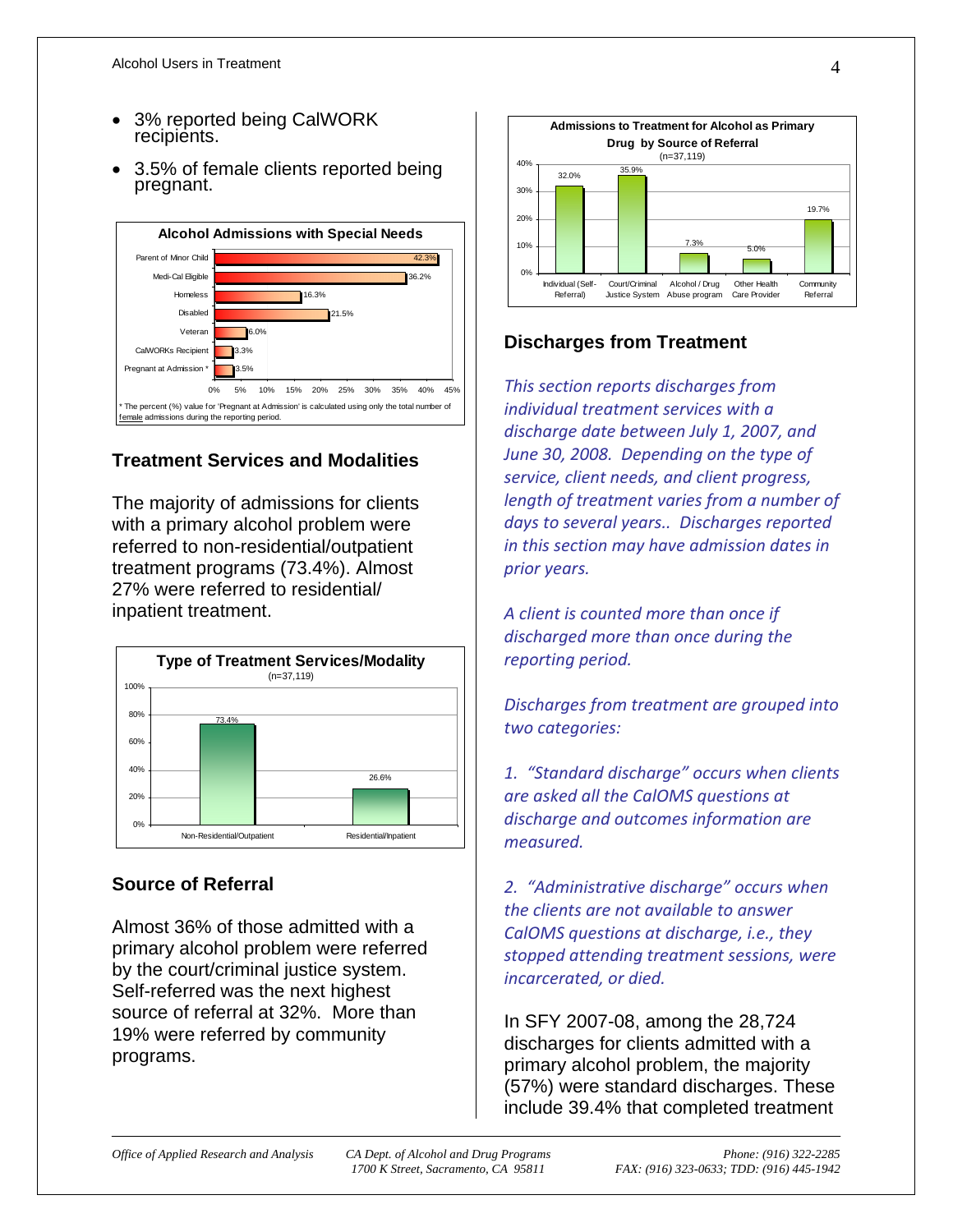and 17.7% that did not complete treatment, but were referred or transferred to other treatment programs.



Almost 43% were administrative discharges that did not complete treatment and were not referred to other treatment programs.



# **Retention Rates**

Research indicates that clients enrolled in longer treatment stays are more likely to experience positive outcomes, such as abstinence from alcohol and other drug use. Retention rates are calculated for individual service stays. If a client uses several treatment modalities –

individual service stays—in an episode of care, individual service times are used to calculate retention, not the total time in treatment.

Of the total number of clients in residential treatment services:

- 42.5% stayed in treatment less than 30 days
- 38.2% stayed 31 to 90 days

*Most clients in residential treatment go on to outpatient services; therefore time shown in residential treatment is kept to a minimum.*



# **Changes During Treatment**

*This section summarizes changes in the lives of clients in treatment from date of admission to date of discharge. For this section 14,173 standard discharge records were used.* 

*The information provided by CalOMS‐Tx measures the changes between 30 days prior to admission and 30 days prior to discharge in key life domains.*

For the question "*how many days in the past 30 days did you use your primary drug"* (asked both at admission and discharge), clients responses indicate that abstinence increased 109%.